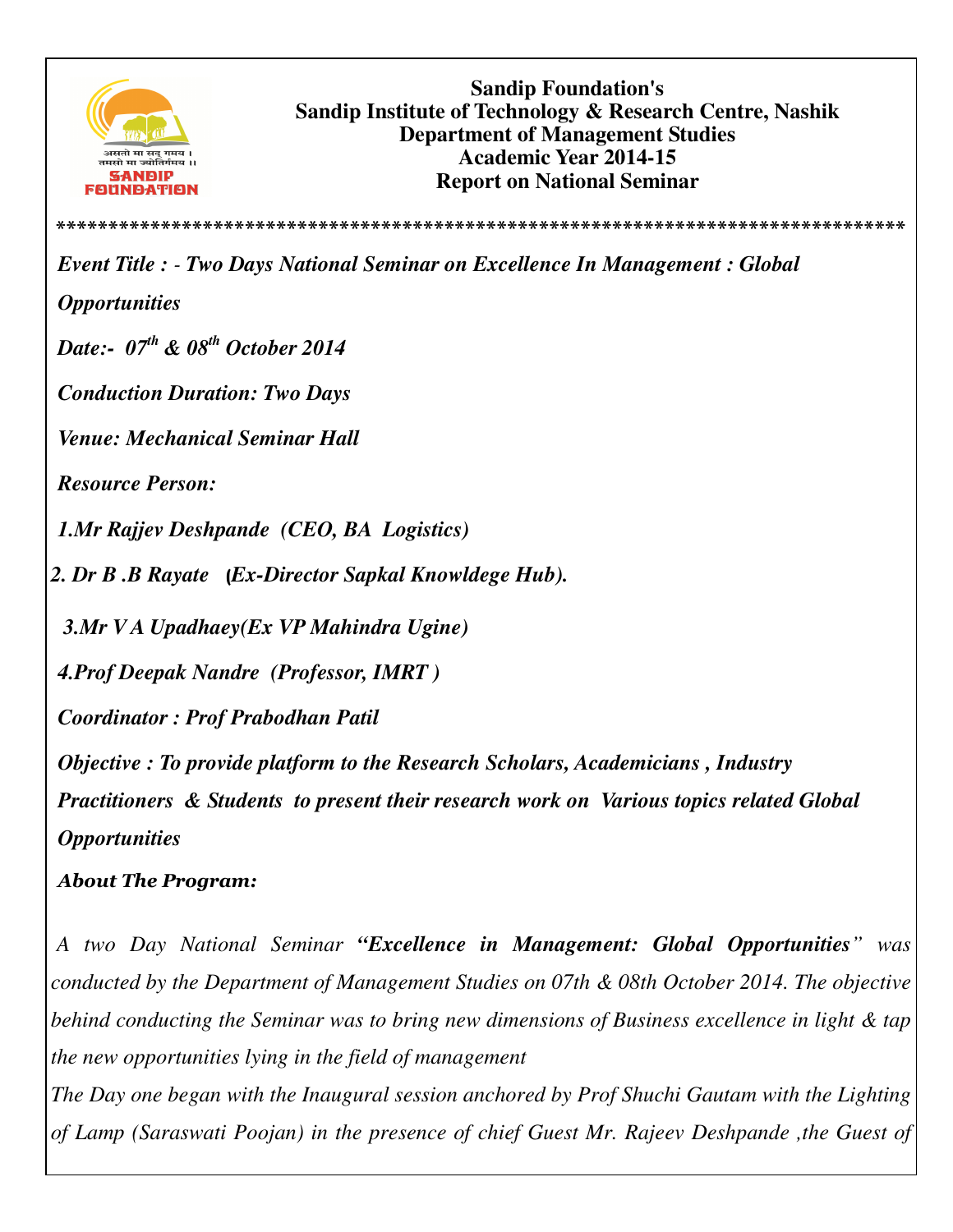*Honour Dr.B.B Rayate(Ex-Director Sapkal Knowldege Hub.).After the Lighting of Lamp , Dr Rakesh Patil (HOD ,MBA Department) gave a welcome speech & told about the Achievements & Activities undertaken by Department of Management Studies . after the welcome speech a very motivating & enlighten speech was given by Our Principal Dr S.T Gandhe in which he discussed about need to excel not only in field of Management but each & every aspects of life. Dr.B.B Rayate while addressing to the Participants who excellently demonstrated the real meaning of Excellence & how to achieve Excellence in Management. he focused on how the management Institute should take steps to achieve the excellence. In his speech he also said that the new curriculum developed by the University of Pune would lead to create excellent Managers & Entrepreneur who would be able to excel at global level also . After the Speech of Dr B.B. Rayate it was time for the speech of Mr Rajeev Deshpande who was introduced to participants by Prof Rupali Kulkarni , have being worked for more than 20 years in Industry at managerial level he was quite aware about what to deliver to the participants in order so that they could bring out excellence at global level . he pointed out various key areas where a person needs to focus in order to achieve his goal & objectives . to consolidate his speech he also showed a video name 'In Pursuit of Excellence" featuring an Interview with Legendary Amitabh Bachchan taken by another Legend Mr Vijay Amritraj both of them have always strived to achieve Excellence in their respective field. And one point which was noticeable in the Interview was that an Excellence is an on going process there is never end to it, the moment we say we have achieved excellence we stop growing. The speech as well as the video motivated the participants .with this the inaugural function came to conclusion the vote of thanks was proposed & every one proceed for the lunch. It is scientifically proven that after a delicious meal a human being is not able to concentrate but this was proven wrong at a certain level because all the participants were quite excited & enthusiast to present their research paper. It was time of Paper Presentation an various paper were presented on topic such as Capital Adequacy, IPO Process, Stress Management & awareness about capital Market and many more . the presentation were highly appreciated . this brought to an end of day one of the two days National Seminar.* 

*Day two began with the summary of day one with was narrated by Prof Shuchi Gautam . on day two we again had some paper presentation to mention the few were Integrating offline Marketing*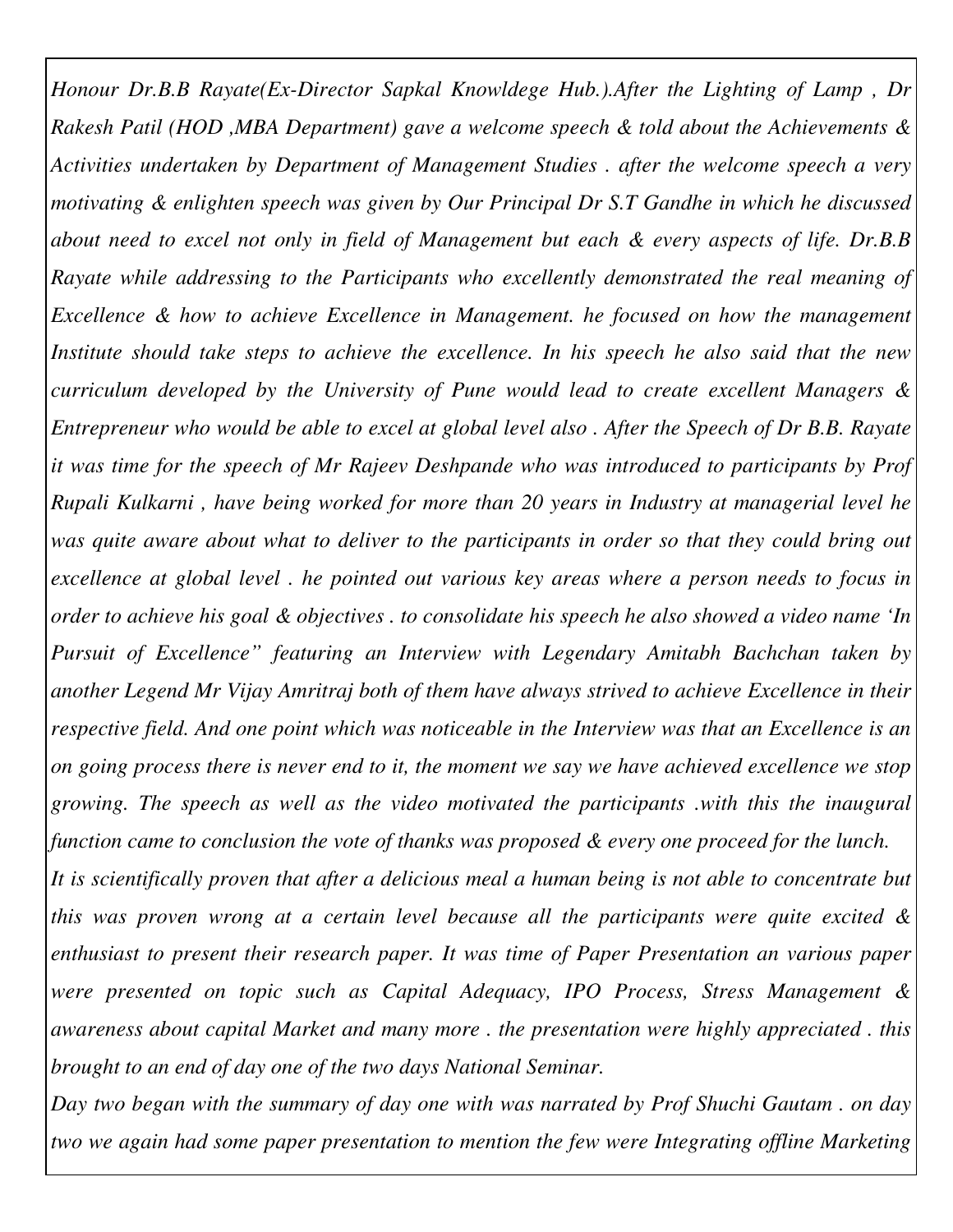*with the social Media, Financial Inclusion with effect of Modi Sarkar, Disciplinary Action against & grievance Handling procedure , Myths about risk & return. the best part of this session was the Video which was shown by one of the Participant that how Companies use social media to Advertise which added some humour the Session .* 

*After the paper presentation session we had prize distribution ceremony for the Best Paper and to do the Honour we had Mr V.A. Upadhey the best paper award was given to Capital Adequacy & asset Quality presented by the MET IOM Nashik. Second & third prize was given to Paper on Social Media & Financial Inclusion.* 

*At the last valedictory function took place followed by the certificate distribution for the participants. The certificates were distributed by the hands of Prof V.A Upadhey & all the HODs This is how the two days national seminar came to an end which provided the opening platform for many researchers seminar came to an end which provided the opening platform for many researchers* 

## *Outcome:*

- *1. Researcher were able to use the Platform to present their research work*
- 2. *Many points were discussed regarding global opportunities to Achieve Excellence in Management*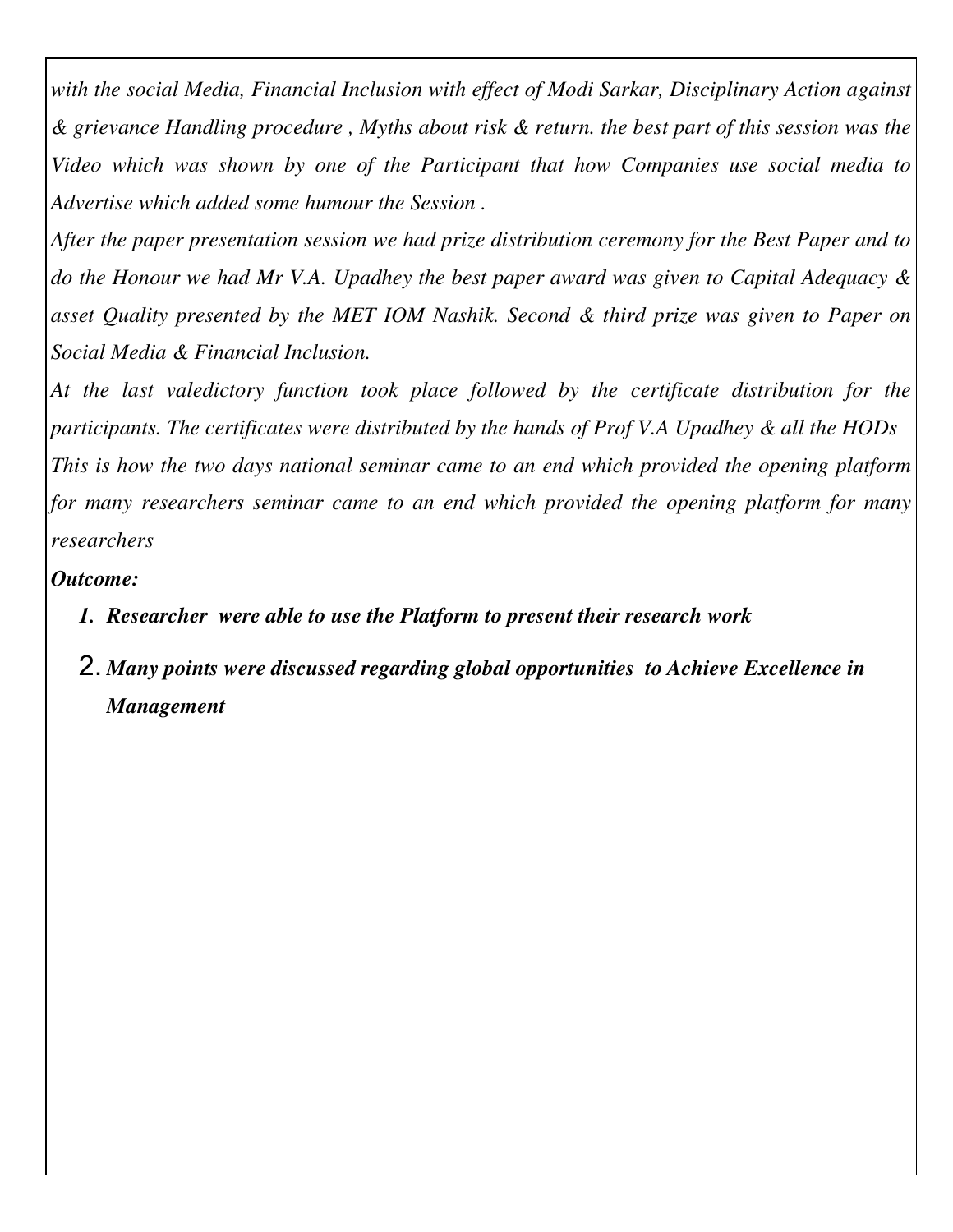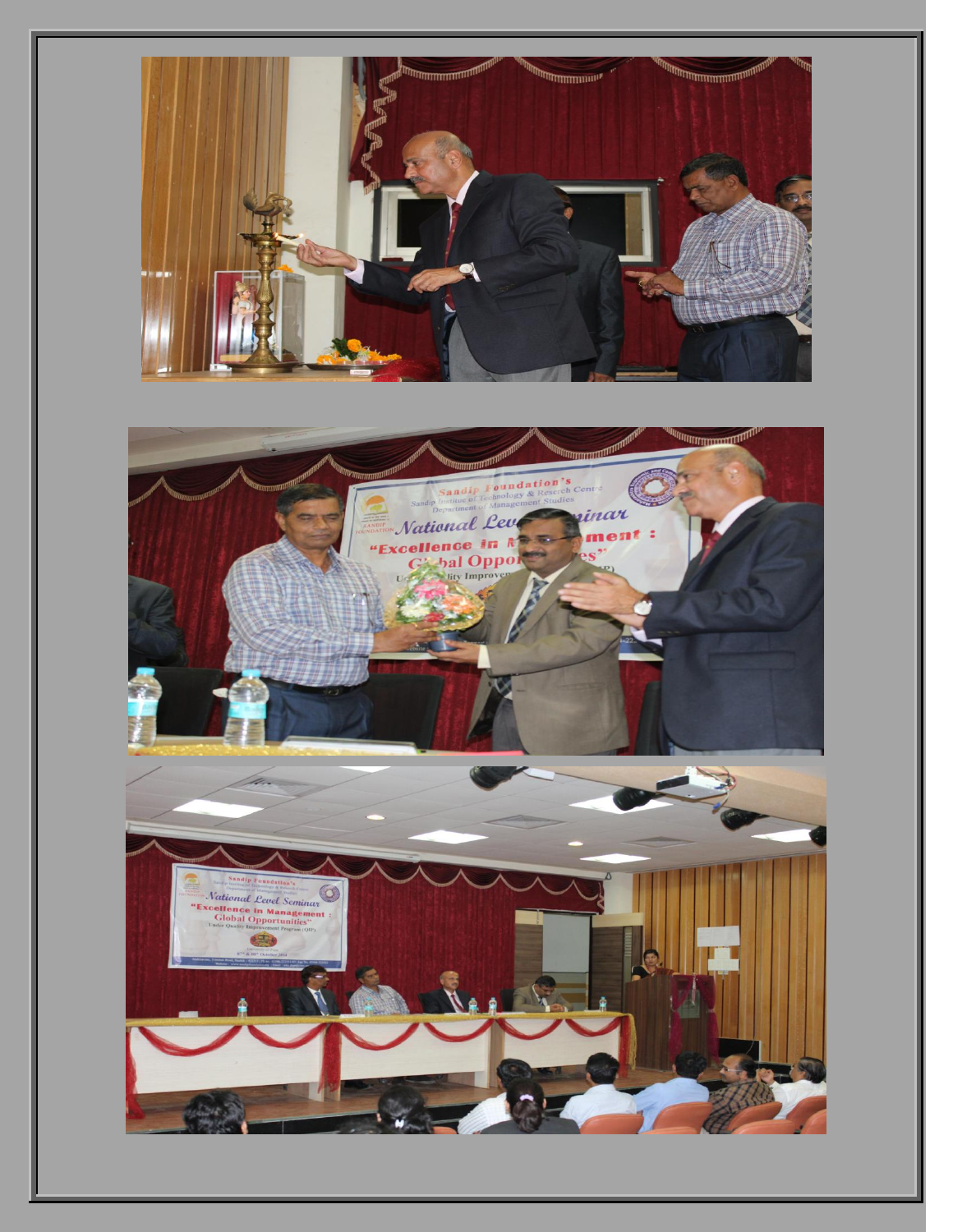